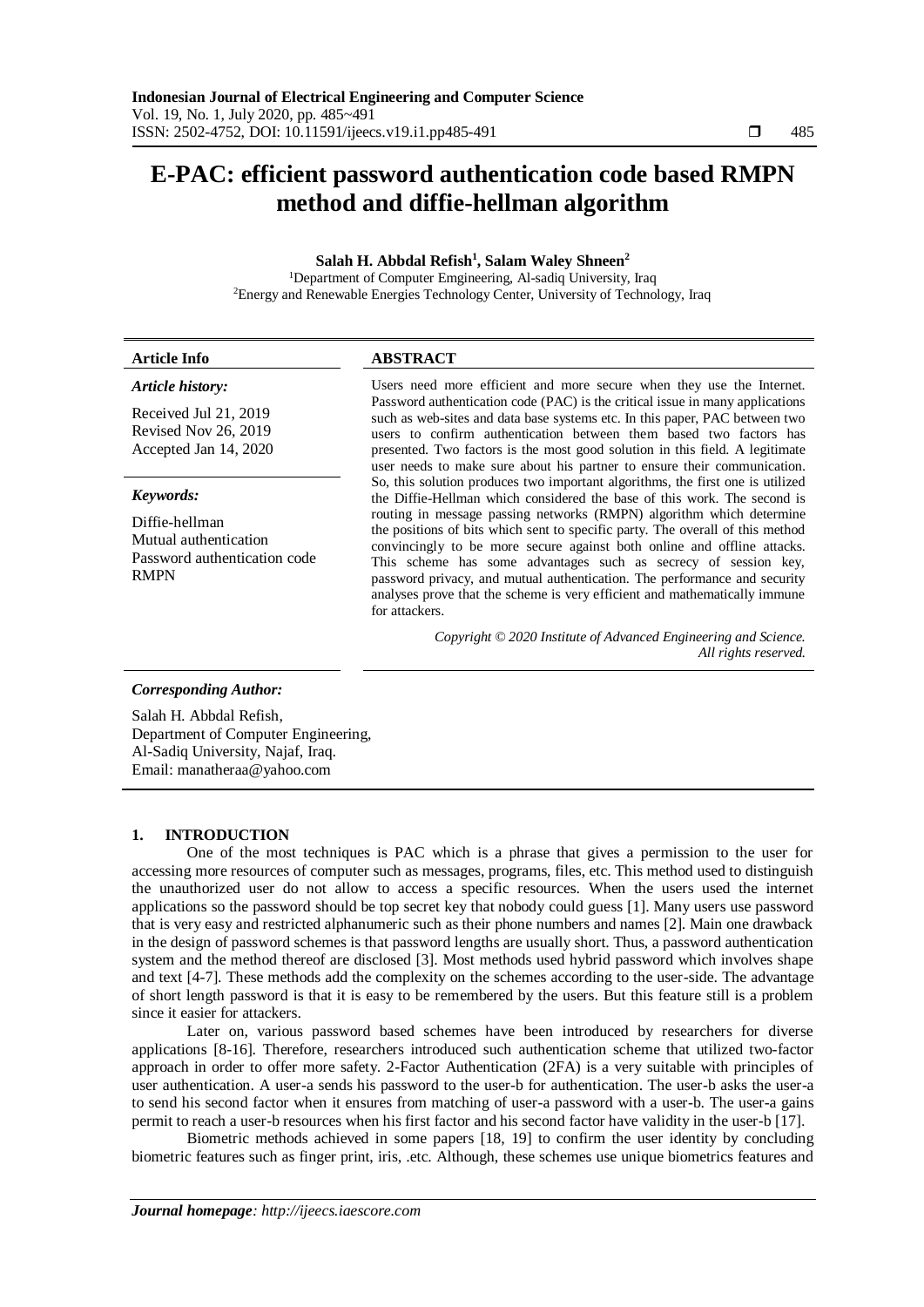make the systems more secure. However, these techniques are limited due to require additional overheads (devices and time). Our method do not need to use biometrics features compared with other systems to avoid the overhead which mentioned above. A lot of applications such as (PIN personal identification number, ATM automated teller machine suffering from the attacks which may occur. This is why many banks warnings the customers when they deal with such these systems. These systems are not safe since they can be attacked by other parties. This research develops PAC-RMPN paper to be more efficient and to be more secure.

Our suggestion is that the short number is very easy to use and remember, but we should find a method to protect this password from expected eavesdropping. So, one solution is presented in this paper, when the password is used only once for each session. Additionally, to be the scheme more secure should be applying the mutual authentication between the users for getting the authorized users by using Diffie-Hellman as well as, combination password with RMPN which is a one-time method to secure the password. In RMPN, the routing is the way to determine the path over the network. This path help us to reach the destination [20].

In the third section, we explain in details how the RMPN works to generate path which consists of some digits to determine the bits that used in my scheme. This method is new and secure without need to hide the password since it can be changed. The contributions of this paper can be summarized in the following points:

- a) Uses the simple password doesn't effect on the scheme since this method maintains the privacy of passwords of users.
- b) Decrease the opportunities of the attackers to compromise users, since the other side computes password of the user independently and unique from others.
- c) Applying mutual authentication to make the scheme more secure for accessing the authorized users only.

### **2. EXISTING PROBLEM**

Password is very important issue in many applications related to the websites and some applications. This password should prevent illegal users when the users deal with their data over internet. The users when visit different websites they use the same credentials. However, these credentials may be compromised since their data has stored by websites. In other words, any attacker try to get credential which belong to the users, surly he can involve it for other websites [21, 22]. This reason why the users using various passwords for diverse websites. Many papers focused about this problem and they try to get a good solutions to avoid these risks [23]. One solution is password authentication code based RMPN. But it still vulnerable and a malicious users. So, we should get another way for this password to be more immune and secure opposite of attackers.

## **3. PROPOSED SCHEME**

#### **3.1. Structure of the scheme**

At the first, and user-1 before types his password, the user-1 and user-2 will agree about the following via secrete channel according to Diffie-Hellman method [24]:

- a) Primary number *q*.
- b) Integer primary number according to *q* which is *α.*

User-1 chooses  $xa < q$  as integer random number. Then, the user-1 will computes:  $Ya = q^{xa} \mod q$ . Then sends (*Ya*) to user-b. When the user-2 receives this value and also he chooses integer random number  $xb < q$  he computes:  $Yb = q^{xb} \mod q$ ,  $h(Kb = Ya^{xb} \mod q)$  and then sends  $(h(Kb = Ya^{xb} \mod q), Yb)$  to the user-1. Now, user-1 computes:  $h(Ka=Yb^{xa} \mod q)$  If the  $h(Ka=Yb^{xa} \mod q) = h(Kb=Ya^{xb} \mod q)$  so the first authenticated is applied and go to the next step, otherwise, stop the password authentication.

In next step, RMPN is an important algorithm to determine the path which used in my method, so we should explain this algorithm to be more clear to the reader. This work can be described as follows: the user---i  $(U_i)$  generates a simple password which consists of six digits (0-9) during the login stage. Upon receiving the password, the  $U_i$  does some processes on this password based RMPN to generate new value and sends it to the  $U_i$  for comparing it with his value to confirm the  $U_i$  is not impersonate.

In message passing network the routing is the way to determine the path over the network. This path help us to reach the destination. Here in my method, the path taken by the password of the  $U<sub>l</sub>$  depending on the RMPN algorithm. The example bellow explains how the RMPN works and how can get the path [20]. General RMPN idea is explained in Figure 1.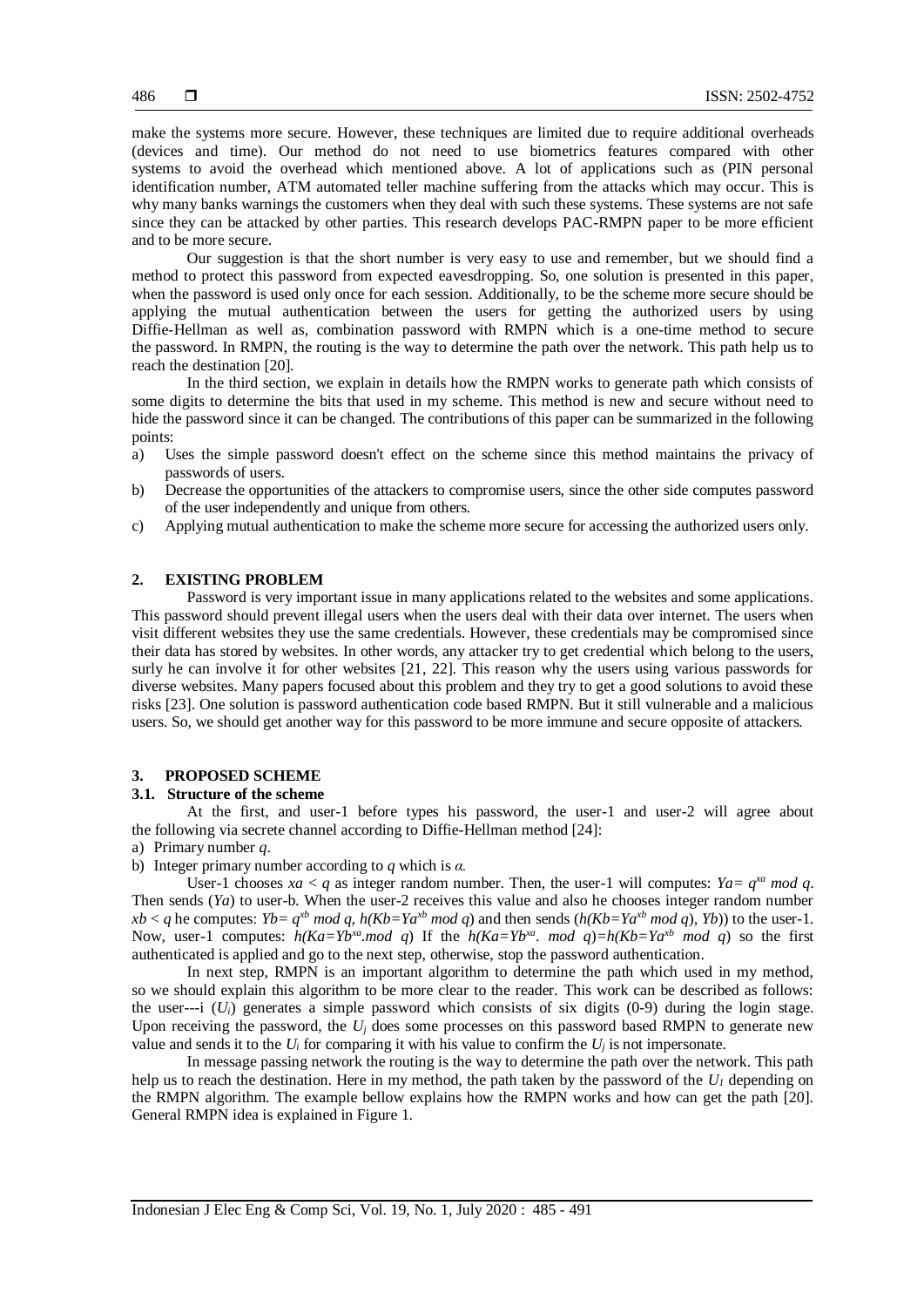

Figure 1. General idea of RMPN

For instance, S=S5,S4,……,S1,S0 denoted to the source node, and the D=D5,D4,…..,D1,D0 denoted to the destination node. The first step in this algorithm is the apply XOR operation on the Source S and destination D using six digits,  $R=S(+)D$  to get the result R which represents the digits of the path that determined to reach the destination D. For example, the source S=10 that is mean in binary number 001010 and D=39 which represent 100111 in binary number. So, the result *R* will be 101101 that is mean in this algorithm the message should be sent to the D dimensions 0, 2, 3, and 5 to reach the destination D. So, the operations bellow determine the route according to the dimensions of D destination.

#### **3.2. Details of the results above**

10(001010) XOR with the binary number of 5 digit from the path above, so

001010 (+) 100000 where the fifth digit should be 1 and the rest are 0. After that the result XOR with binary number of 3 so, the operation will be

101010 (+) 001000 and so on. Note that the order of the binary number according to the concluded path will be start with 0. So the results will be as follows:

001010 (+) 100000 the result is 101010, where 001010=10, and 100000 for 5 digit, here the algorithm put 1 just for five digit as a binary number consists of 6 digits.

101010 (+) 001000 for 3 digit, the last digit in the path is o which will be in the six binary number is 000001 and the final result is 100111. Table 1 describes the equations with the operations depending on the position of digits.

The common notations in Table 2 will be used to explain the symbols in the Figure 3. It is very important to explain this method structure with two components, the first one is User---1  $(U_l)$  and the second is User---2 ( $U_2$ ).  $U_1$  uses simple password *PWD* consists of 6 digits where ( $0 \leq PWD \leq 9$ ) without using any further features. The block diagram which is used in this scheme to determine digits path shown in Figure 2.

| Table 1. Describe the equations of RMPN |                                       |                | Table 2. Notifications of Figure 3        |  |  |
|-----------------------------------------|---------------------------------------|----------------|-------------------------------------------|--|--|
| Equation                                | Operation with the Position of digit  | Symbol         | Definition                                |  |  |
| $R_{i} = 001010$                        | $XOR$ the $S$ with The fifth          | $U_1$          | The user 1                                |  |  |
| $(+)100000$                             | position                              | U <sub>2</sub> | The user 1                                |  |  |
| $R_2 = R_1 (+)001000$                   | XOR the $R_1$ with The third position | <i>PWD</i>     | Password of $U_1$                         |  |  |
| $R3 = R2(+)000100$                      | XOR the R2 with The second position   | FR             | The final result after xor-ing the values |  |  |
| $R4 = R3(+)000001$                      | XOR the R3 with The first position    |                |                                           |  |  |

Then, XOR the  $R_1$  with  $R_2$  to get  $R_3$  and XOR  $R_3$  with the result of  $R_4$  and so on, to get the final  $R_n$ which sent to the  $U_l$  to prove the password authentication code. In the next subsection bellow I describe the method in details.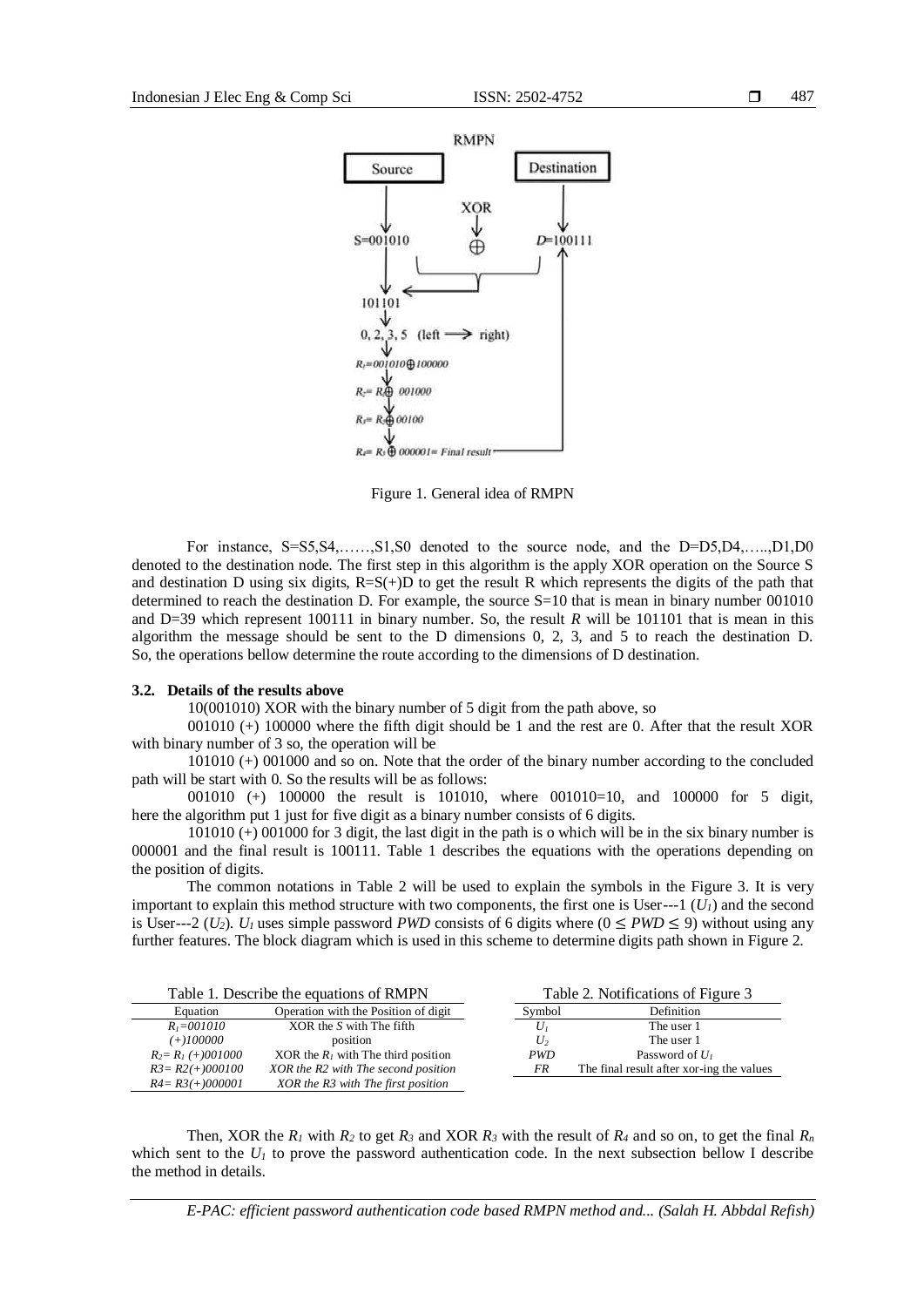

Figure 2. Block diagram to determine digits path

#### **3.3. Analysis of the scheme**

When the user---1  $(u_l)$  enter the password: 0 0 8 0 2 0. The user---2  $(u_2)$  do the *SUM* operation on the password which entered by  $u_1$ . After that,  $u_2$  converts the decimal number to 6-bits binary number. So, the 6-bits of 10 decimal number is 001010. I used the *S=001010* and the *SN* is *100111*. The next step is to XOR *(S* With *SN):R1=S (+) SN* (applying RMPN).

$$
R_{I} = 101101 \tag{1}
$$

As (RMPN) I take the positions which have the one's only. So, (5, 3, 2, 0 from left to right) are the bits which used in this method to complete the algorithm for securing the password as follows:

| $001010 (+) 100000=101010$ |  |
|----------------------------|--|
|----------------------------|--|

101010 (+) 001000=100010 (3) (3)

100010 (+) 000100=100110 (4)

100110 (+) 000001=100111 (5)

After that:

| $(2)$ XOR $(3)$ : R2=101010 $(+)$ 100010=001000         | (6) |
|---------------------------------------------------------|-----|
| (6) XOR (4): $R_3 = 001000$ (+) 100110=101110           | (7) |
| (7) XOR (5): $R_4 = 101110 (+)100111 = 001001$          | (8) |
| Finally, XOR $R_4$ with $R_1$ : 001001 (+)101101=100100 | (9) |

The final result is: (*FR*= 100100)

The  $u_2$  will apply hash algorithm [14] to hash *FR* and then sends hashed code  $h(HFR)/ h(Kb=Ya^{xb}$ *mod q*)) to the  $u_1$ . The  $u_1$  apply this algorithm to confirm the  $u_2$  is second authenticated or not (Figure 3).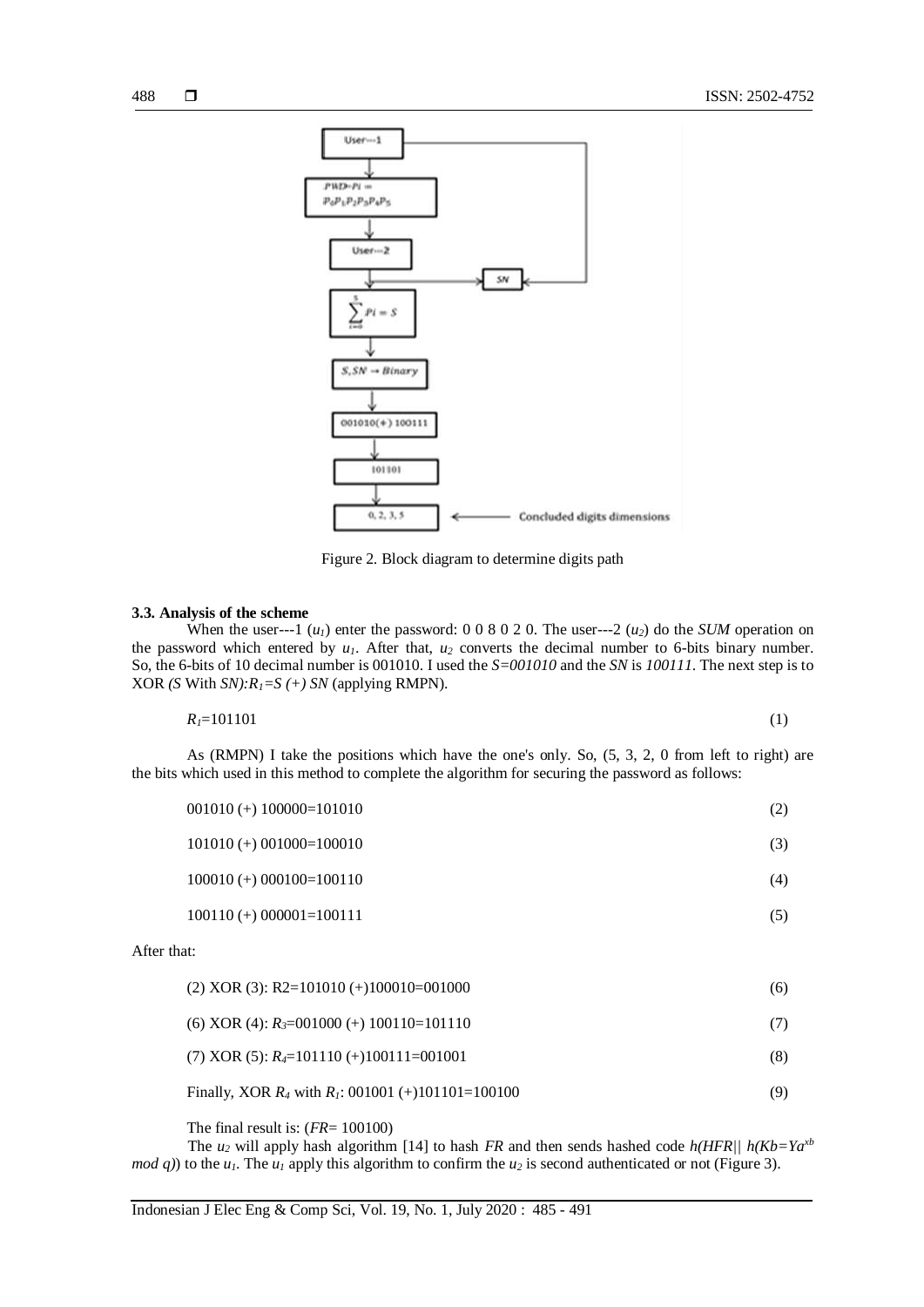# Indonesian J Elec Eng & Comp Sci ISSN: 2502-4752 User-1 User-2 Apply first authentication: chooses  $xa < q$  $Ya \rightarrow$ computes:  $Ya = \alpha^{va} \mod q$  chooses  $xb < q$ computes:  $Yb = \alpha^{xb} \mod q$  $h$ I. Y $b$  $h1 = h(Kb = Ya^{nb} \mod a)$ computes:  $h2 = h(Ka = Yb^{na} \mod q)$ compares h1with h2 is so, the first authentication is correct. Otherwise, stop password authentication. Apply second authentication:  $h3=h(PWD)$

sends  $Enc_{h2}(PWD||a, h3)$ 

 $Dec_{h1}(PWD||a)$ ,  $h4=h(PWD)$ . if  $h3=h4$  then the user1 is authenticated with user2. Otherwise will terminate.  $PWD\rightarrow$ RMPN algorithm XOR the results  $\rightarrow$  FR  $h5=h$ (FR||hI|| a||Ya||Yb), 489

*PWD*→RMPN algorithm

 $h6=h$ (FR||h2|| a||Ya||Yb),

if  $h5=h6$  so, the second authentication is proved.

Otherwise, the password authentication should be stopped.

#### Figure 3. E-PAC structure

 $h5$ 

# **4. SECURITY ANALUSIS**

In this section, the security features are supported in this scheme as follows:

# **4.1. Mutual authentication**

Means that an attacker cannot impersonate the actual  $U_i$ . In this work, two factors used as authentication between *U<sup>i</sup>* and *Uj*. Additionally, an attacker is not able to conclude (*HFR*). This is unforgeability because it uses a hash function. (A hash function can be involved to uniquely generate secure data. The hash function is [collision-resistant,](https://en.wikipedia.org/wiki/Collision-resistant) which means that it is very difficult to get information that will compute the same hash value. Authentication of  $U_i$  to  $U_j$  is by using the shared key (*sn*), therefore an attacker cannot learn the secret key between  $U_i$  and  $U_j$ . As well as, an attacker cannot get  $(r_i)$ , that should be equal to (*FR*). Here, there are two steps for authentication. The first one will be prove as follows:

*Ybxa mod q=Yaxbmod q?*  $(a^{xb} \mod q)^{xa} \mod q =$ *(αxb) xa mod q= α xbxa mod q= (αxa) xbmod q= (αxa mod q)xbmod q= Yaxbmod q* And the second authentication is the value of *HFR* will be hashed with the value of the *Uj* which is  $h(Kb=Ya^{xb} \mod q)$ .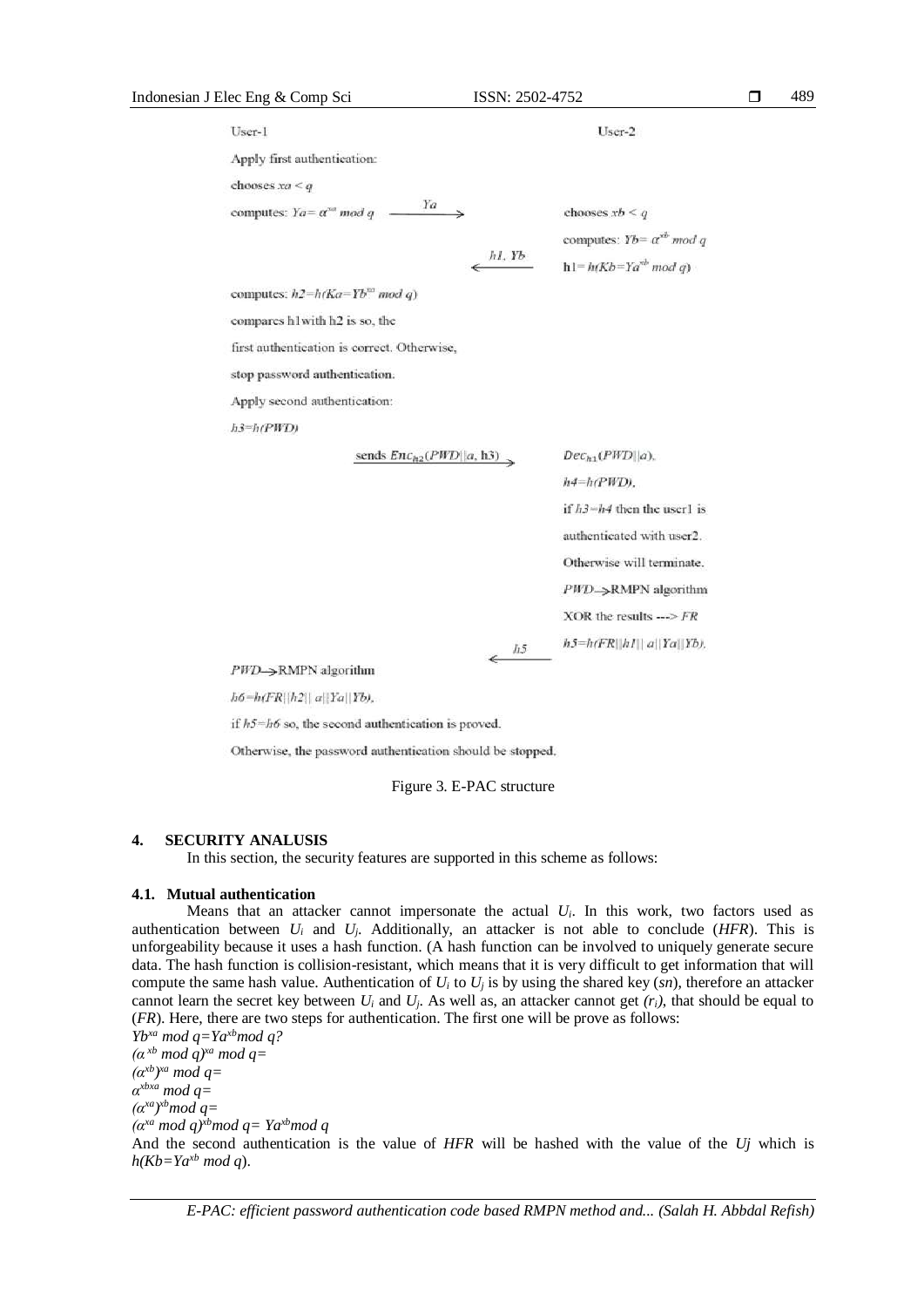#### **4.2. MITM (Man-In-The-Middle) attack**

This attack indicates that an attacker can able to intercept the message between the users. After that, this attacker replaces this message with his own message. The attacker use this attack when the user signs out the applications. In my method, the value which sent to the user is secure since applying hash function on the generated value. Computing the  $r_i$  is through the generation data  $(R_1, R_2, \ldots, R_9)$  after getting it from the specific positions  $r_i$ . These selected data becomes useless when  $U_i$  signs off the application. So, an attacker spotting communication between  $U_i$  and  $U_j$  cannot know  $r_i$  which are used only once after applying RMPN; thus he is not able to compute *FR*. Nevertheless, when  $U_i$  signs out the application, an attacker couldn't generate both factors to impersonate the actual user. So, our scheme can resist MITM.

#### **4.3. Our method hinder the replay and dictionary attacks**

In the authentication process,  $U_j$  generates the hash value for the each passwords logged. The values of *sn* and  $r_i$  make our scheme more secure because it is known only by  $U_i$  and  $U_i$ . The *sn* and  $r_i$  values are used to prevent the dictionary attacks since it uses one time for each authentication process. In the final step of authentication process,  $U_i$  sends *HFR* to  $U_i$  for avoiding the replay attack. So, when  $U_i$  computes *HFR* which will be hashed with the value of the *Uj*  $(h(Kb=Ya^{xb} \mod q))$  and compares it with his secret *HFR* he will know the  $U_i$  is authenticated or not.

#### **5. PERFORMACE SCHEME**

This work has tested to know the efficiency of our method. The differences of performance for scheme [1] and E-PAC as shown in the Figure 4 and Figure 5. Additionally, the average time for the authentication processes in this method is equal to 0.022319 seconds for each user compares with the last one which is equal to 0.005282 that refer to high speed and the difference is very little.



Figure 4. Performance of old proposal [1] Figure 5. Performance of new E-PAC proposal

#### **6. CONCLUSION**

Efficient Password Authentication Code (E-PAC) is an approach assists to distinguish the unauthorized users do not allow to access a restricted resources such as printers, programs, files,…, etc. The password should be secret key that no one could guess. In this paper, a one solution to the era long problem password Authentication at incoming level is presented. E-PAC based RMPN and Diffie-Hellman is a new method to secure the password. RMPN determines the positions of bits which sent to reach the destination D. Our method regenerates a new code each authentication session based RMPN and Diffie-Helman that is convincingly more secure against both online and offline attacks. This technique makes the user to be free-worry about his short password since the return value is hashed code based two-factors. This method introduced for one time password authentication system. The scheme is protected from different attackers. Two factors and encrypted password presented in this work for preventing more attackers and to be more secure.